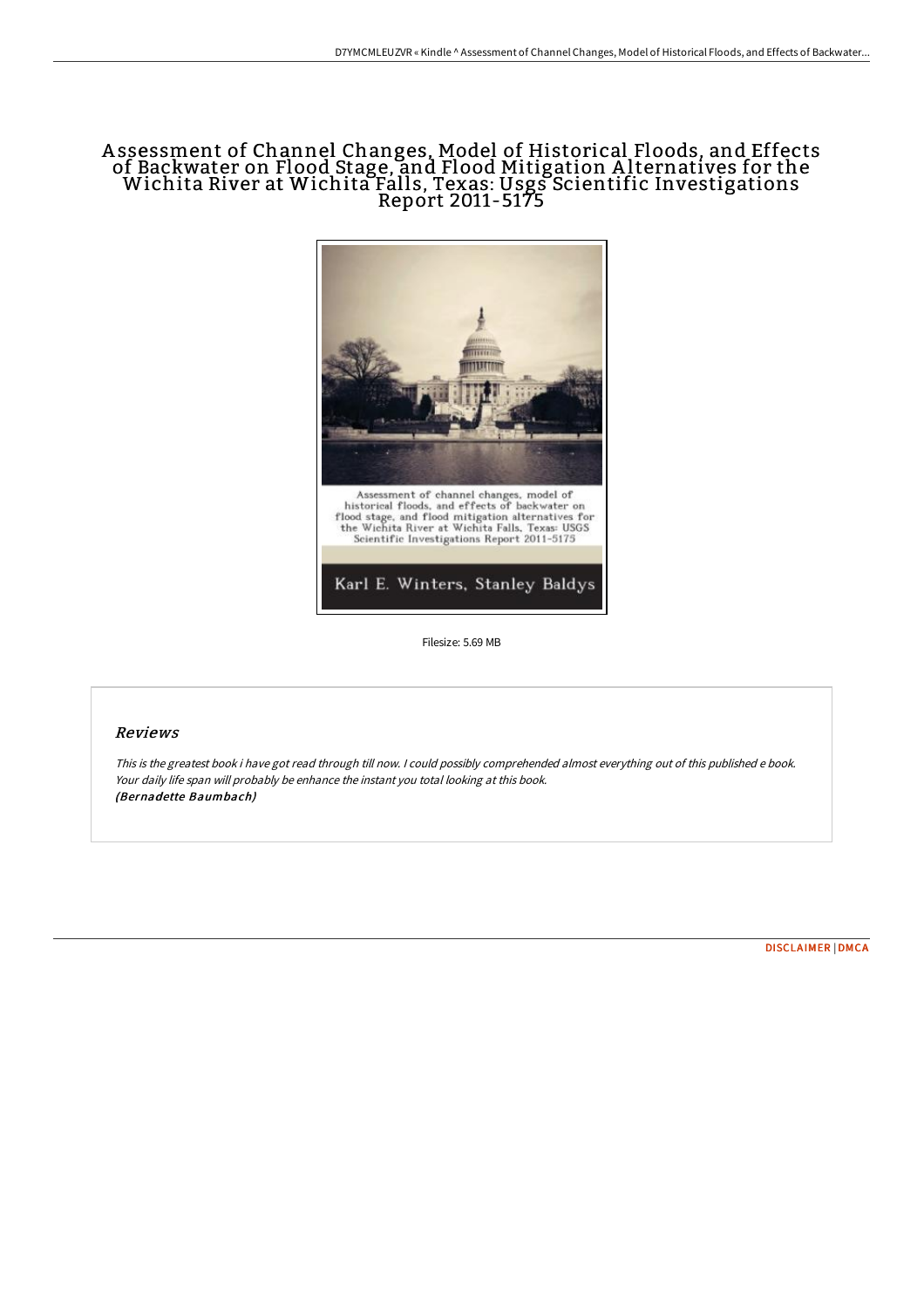### ASSESSMENT OF CHANNEL CHANGES, MODEL OF HISTORICAL FLOODS, AND EFFECTS OF BACKWATER ON FLOOD STAGE, AND FLOOD MITIGATION ALTERNATIVES FOR THE WICHITA RIVER AT WICHITA FALLS, TEXAS: USGS SCIENTIFIC INVESTIGATIONS REPORT 2011-5175



To download Assessment of Channel Changes, Model of Historical Floods, and Effects of Backwater on Flood Stage, and Flood Mitigation Alternatives for the Wichita River at Wichita Falls, Texas: Usgs Scientific Investigations Report 2011-5175 eBook, please follow the link listed below and download the document or have accessibility to other information which are highly relevant to ASSESSMENT OF CHANNEL CHANGES, MODEL OF HISTORICAL FLOODS, AND EFFECTS OF BACKWATER ON FLOOD STAGE, AND FLOOD MITIGATION ALTERNATIVES FOR THE WICHITA RIVER AT WICHITA FALLS, TEXAS: USGS SCIENTIFIC INVESTIGATIONS REPORT 2011-5175 ebook.

Bibliogov, United States, 2013. Paperback. Book Condition: New. 246 x 189 mm. Language: English . Brand New Book \*\*\*\*\* Print on Demand \*\*\*\*\*.In cooperation with the City of Wichita Falls, the U.S. Geological Survey assessed channel changes on the Wichita River at Wichita Falls, Texas, and modeled historical floods to investigate possible causes and potential mitigation alternatives to higher flood stages in recent (2007 and 2008) floods. Extreme flooding occurred on the Wichita River on June 30, 2007, inundating 167 homes in Wichita Falls. Although a record flood stage was reached in June 2007, the peak discharge was much less than some historical floods at Wichita Falls. Streamflow and stage data from two gages on the Wichita River and one on Holliday Creek were used to assess the interaction of the two streams. Changes in the Wichita River channel were evaluated using historical aerial and ground photography, comparison of recent and historical cross sections, and comparison of channel roughness coefficients with those from earlier studies. The floods of 2007 and 2008 were modeled using a one-dimensional step-backwater model. Calibrated channel roughness was larger for the 2007 flood compared to the 2008 flood, and the 2007 flood peaked about 4 feet higher than the 2008 flood. Calibration of the 1941 flood yielded a channel roughness coefficient (Manning s n) of 0.030, which represents a fairly clean natural channel. The step-backwater model was also used to evaluate the following potential mitigation alternatives: (1) increasing the capacity of the bypass channel near River Road in Wichita Falls, Texas; (2) removal of obstructions near the Scott Avenue and Martin Luther King Junior Boulevard bridges in Wichita Falls, Texas; (3) widening of aggraded channel banks in the reach between Martin Luther King Junior Boulevard and River Road; and (4) reducing channel bank and overbank roughness....

h Read Assessment of Channel Changes, Model of Historical Floods, and Effects of Backwater on Flood Stage, and Flood Mitigation Alternatives for the Wichita River at Wichita Falls, Texas: Usgs Scientific [Investigations](http://techno-pub.tech/assessment-of-channel-changes-model-of-historica.html) Report 2011-5175 **Online** 

Download PDF Assessment of Channel Changes, Model of Historical Floods, and Effects of Backwater on Flood Stage, and Flood Mitigation Alternatives for the Wichita River at Wichita Falls, Texas: Usgs Scientific [Investigations](http://techno-pub.tech/assessment-of-channel-changes-model-of-historica.html) Report 2011-5175